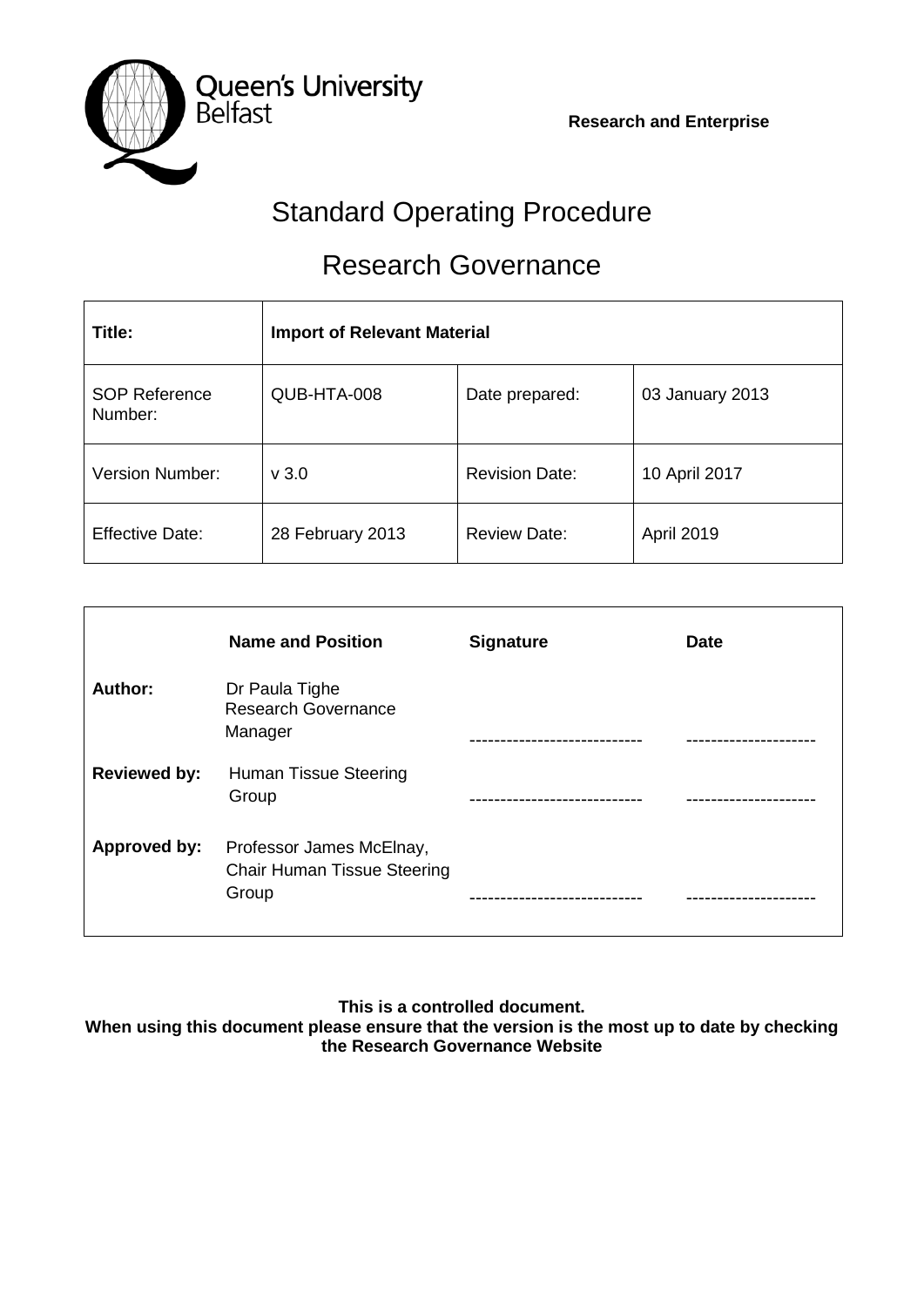# **Do Not Copy**

# Revision Log

| Previous<br>Version number | Date of<br>Review/Modification | Reason for<br>Review/Modification                                                                         | <b>New Version Number</b> |
|----------------------------|--------------------------------|-----------------------------------------------------------------------------------------------------------|---------------------------|
| 009/003                    | 03/01/2013                     | Rewrite because of<br>integration to Research<br>Governance                                               | v1.0                      |
| Final $v$ 1.0              | 07/01/2015                     | <b>Periodic Review</b>                                                                                    | Final $v$ 2.0             |
| Final $v2.0$               | 10/04/2017                     | Review in response to<br>Human Tissue<br>Authority's Codes of<br><b>Practice and Standards</b><br>update. | Final $v3.0$              |
|                            |                                |                                                                                                           |                           |
|                            |                                |                                                                                                           |                           |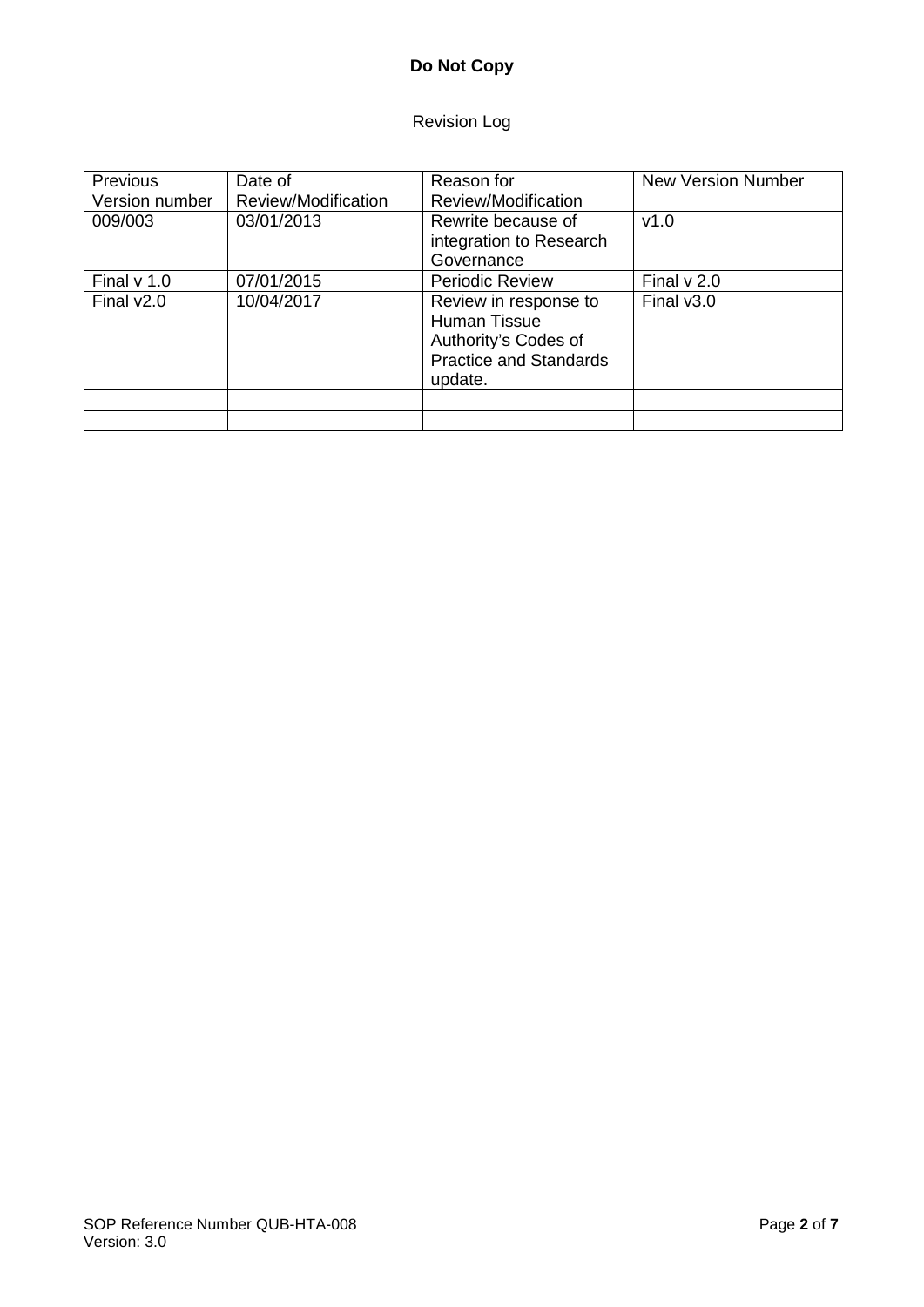#### **1. Purpose**

This Standard Operating Procedure (SOP) describes the processes involved and requirements for the import of relevant material as defined by the Human Tissue Act 2004 (HT Act).

#### **2. Introduction**

The HT Act came into force on the 1 September 2006 and provides a framework for regulation of research involving the removal, storage, use and disposal of human tissue. The Human Tissue Authority (HTA) Code of Practice and Standards E Research provides guidance on the standards expected for establishments importing human tissue.

The HTA defines 'import' as import into England, Wales or Northern Ireland from a place outside England, Wales or Northern Ireland. Transfer of relevant material from Scotland is defined as import.

#### **3. Scope**

This SOP applies to all members of University staff; both academic and support staff as defined by Statute 1 and including honorary staff and students who are involved in the import of relevant material in the areas under the HTA research licences at Queen's University Belfast.

Note: Human tissue samples collected as part of a clinical trial of an investigative medicinal product (CTIMP) or samples acquired from the Northern Ireland Biobank will have their own procedures and requirements and should not follow this SOP.

#### **4. Responsibilities**

#### **4.1 Designated Individual**

The Designated Individual (DI) is responsible for ensuring that appropriate import procedures are in place and that the storage premises are suitable as required by the terms of the HTA licence**.**

#### **4.2 Person Designated**

The Person Designated (PD) is responsible for providing advice and guidance on the import of relevant material in their area as required.

#### **4.3 Chief Investigator or Custodian**

The Chief Investigator (CI) or custodian of the material is responsible for ensuring all relevant material is imported in accordance with the requirements of this SOP and that appropriate records are maintained.

#### **4.4 Researcher and Support Staff**

The researcher and/or other support staff undertaking tasks related to the import of human tissue samples must ensure that these are carried out in accordance with this SOP and that appropriate records are maintained.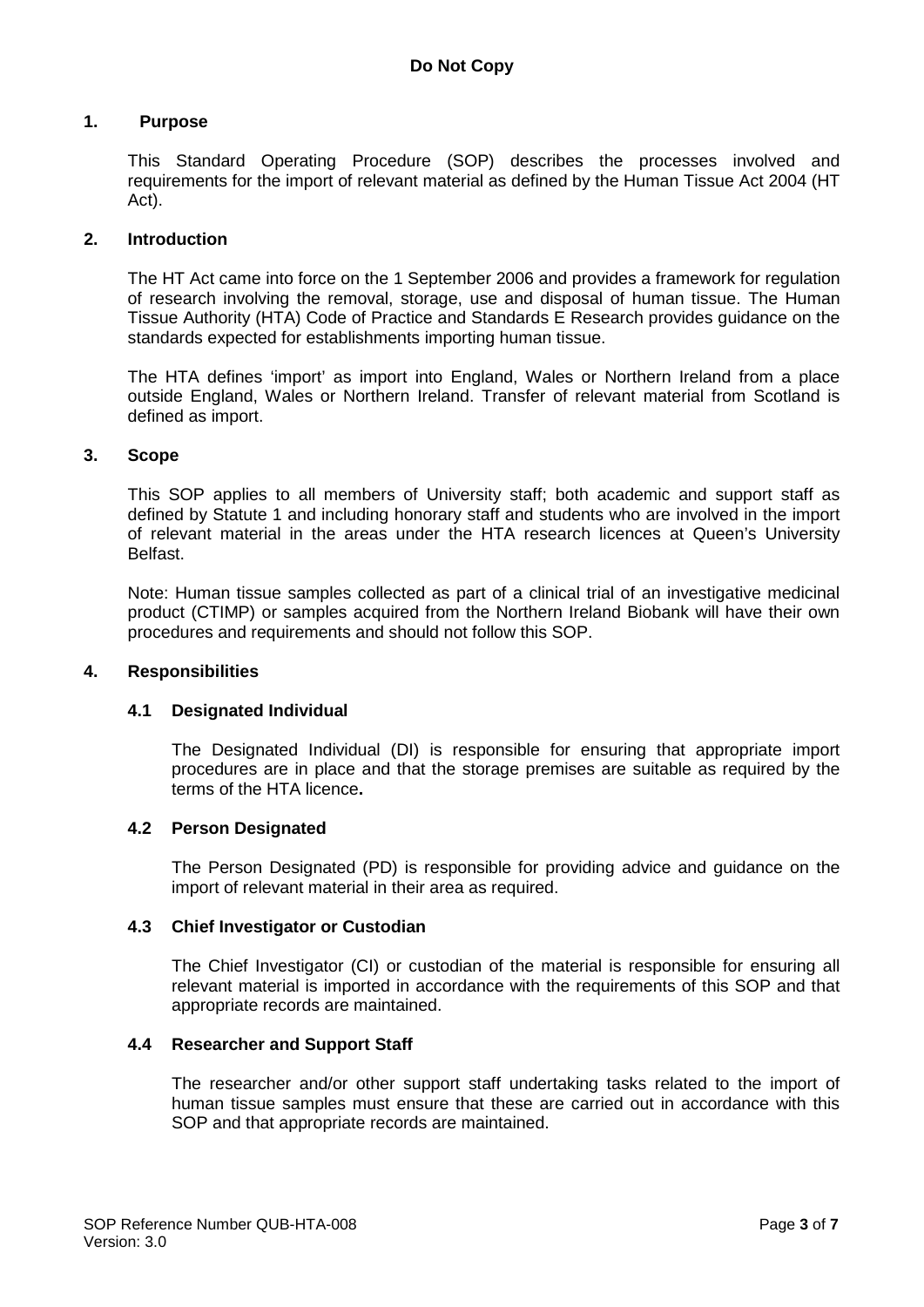#### **5. Procedure**

#### **5.1 Consent**

Consent is the fundamental principle of the HT Act. Although consent is not a legal requirement for imported material, mechanisms must be in place to provide assurance that the tissue has been obtained with valid consent.

Imported material should be stored, used and disposed of in accordance with the consent given by the person from whom it came.

#### **5.2 Justification**

CIs and researchers are required to justify the need for import of tissues in terms of accessibility, quality, timeliness of supply, cost effectiveness, risk of infection and research need. Researchers must demonstrate that the purpose for which they wish to import such material cannot be adequately met within England, Wales and Northern Ireland.

#### **5.3 Ethical Approval**

Researchers must ensure that any material intended for import is sourced consistent with the legal and ethical review requirements in England, Wales and Northern Ireland. Where possible, approval should be obtained from a Research Ethics Committee (or equivalent) in the source country.

#### **5.4 Authority to Import Form**

An Authority to Import Form (Appendix 1) along with any supporting documentation (eg evidence of consent process, ethical approval) must be completed and submitted to both the DI and the Research Governance Team. The DI must approve the import prior to the transfer of any samples into the University.

#### **5.5 QOL Tissue Register and Documentation**

All relevant material imported into the University must be logged on the QOL Tissue Register within one month of receipt (see QUB-HTA-001).

Material Transfer Agreements (MTAs) or Service Level Agreements (SLAs) governing the import of relevant material must be reviewed by the Contracts Team and signed by an authorised University signatory. Individual CIs or researchers are not permitted to sign agreements on behalf of the University. Authorised signatories from the supplying and receiving organisations must both sign the agreement prior to any samples being received.

Records of transport and delivery, MTAs or SLAs must be maintained. Records relating to the import of material must be retained for a minimum period of 5 years after disposal.

#### **5.6 Disposal**

Imported material must be disposed of in accordance with the University's SOP on the Disposal of Human Tissue (QUB-HTA-002).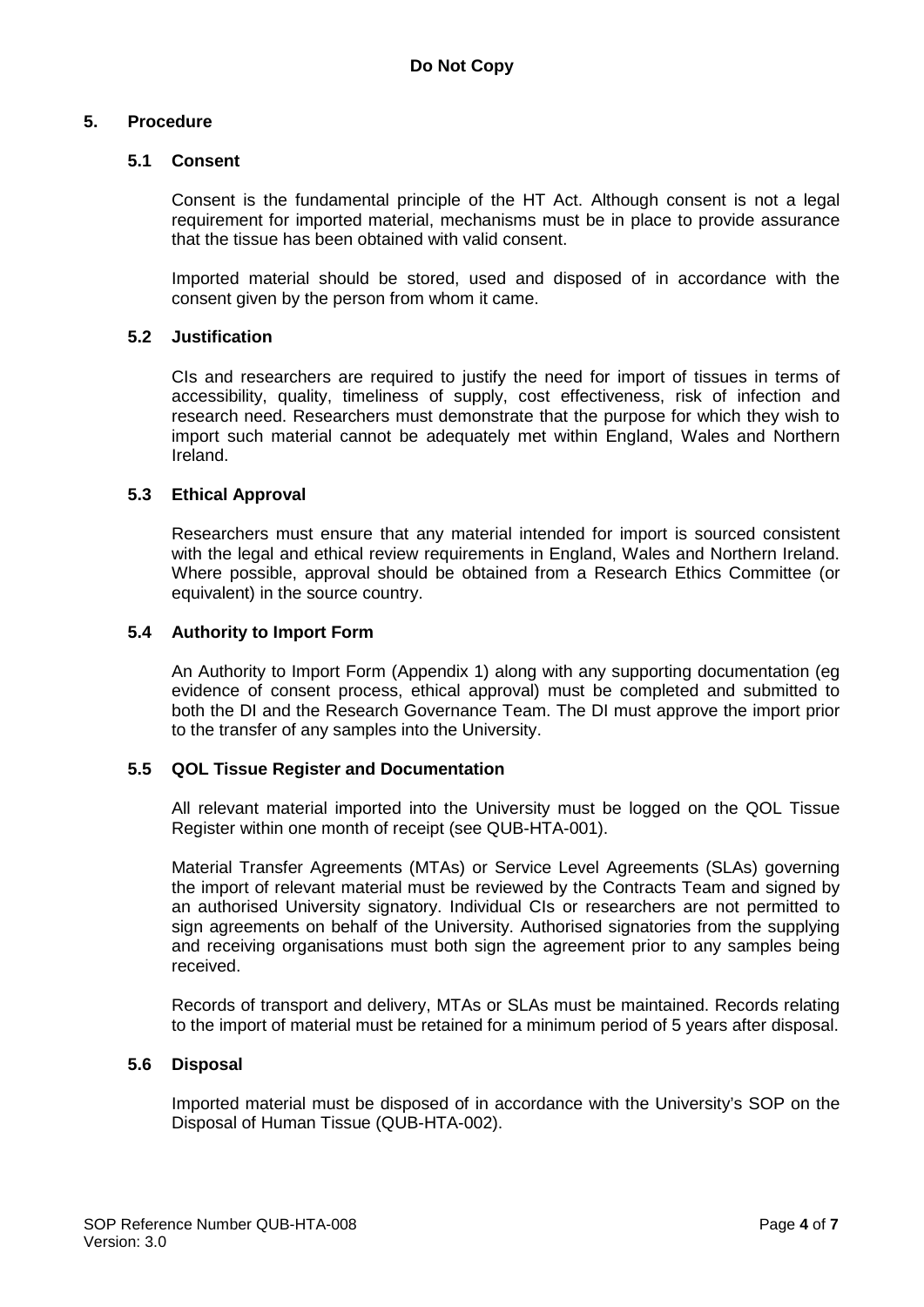# **Do Not Copy**

The requirements of the MTA/SLA must be followed (eg return to supplier or transfer to another laboratory). Specific requests or stipulations regarding the disposal of imported material (eg return to country of origin for disposal) should be adhered to.

#### **5.7 Transportation**

Relevant material must be packaged and transported in accordance with any applicable regulations for hazardous material (eg the International Air Transport Association (IATA) Dangerous Goods Regulations, European Agreement concerning the International Carriage of Dangerous Goods by Road (ADR), Regulations Concerning the International Carriage of Dangerous Goods by Rail (RID), International Maritime Dangerous Goods (IMDG) Code).

#### **6. References**

Human Tissue Authority Code of Practice and Standards E Research <https://www.hta.gov.uk/hta-codes-practice-and-standards> (last access April 2017)

Human Tissue Authority Code of Practice and Standards A Guiding Principles and the Fundamental Principle of Consent <https://www.hta.gov.uk/hta-codes-practice-and-standards>

Human Tissue Authority definition of relevant material <http://www.hta.gov.uk/legislationpoliciesandcodesofpractice/definitionofrelevantmaterial.cfm> (last accessed April 2017)

QUB Safety Service Transport of Dangerous Goods [http://www.qub.ac.uk/directorates/HumanResources/OccupationalHealthandSafety/Guidance](http://www.qub.ac.uk/directorates/HumanResources/OccupationalHealthandSafety/GuidanceNotes/TransportofDangerousGoods/) [Notes/TransportofDangerousGoods/](http://www.qub.ac.uk/directorates/HumanResources/OccupationalHealthandSafety/GuidanceNotes/TransportofDangerousGoods/) (last accessed April 2017)

#### **7. Appendices**

Appendix 1 Authority to Import Human Samples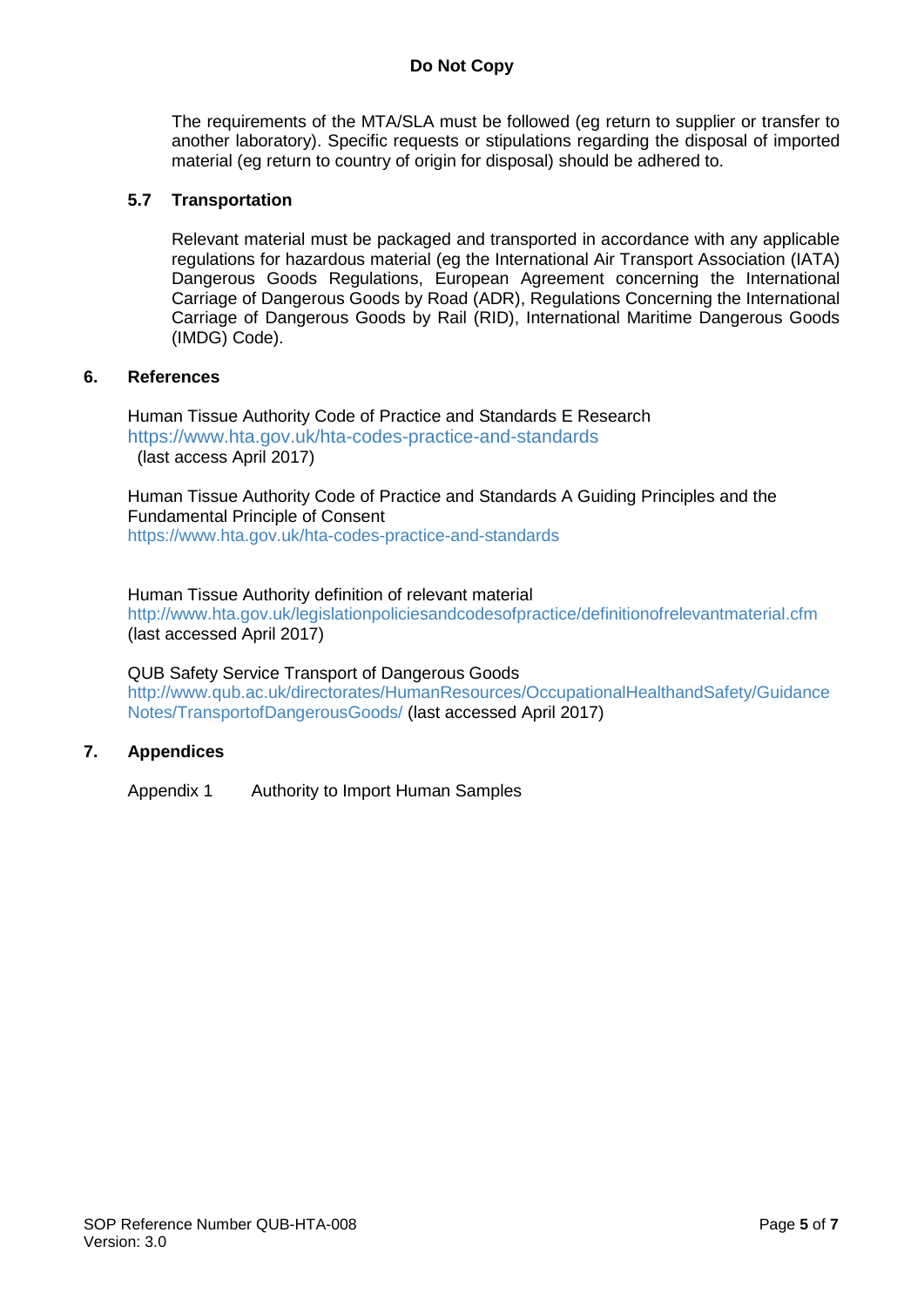

QUB-HTA-008 Appendix 1

# **Authority to Import Human Samples**

To be completed by the Chief Investigator or Person Responsible for undertaking the import of relevant material into the University and submitted to the Designated Individual [\(j.james@qub.ac.uk](mailto:j.james@qub.ac.uk) (MBC/BCH) or [g.j.mckay@qub.ac.uk](mailto:g.j.mckay@qub.ac.uk) (RVH)) and the Research Governance Team [\(researchgovernance@qub.ac.uk\)](mailto:researchgovernance@qub.ac.uk).

| <b>Chief Investigator</b>                                         |                 |        |  |
|-------------------------------------------------------------------|-----------------|--------|--|
| Name:                                                             | Title:          |        |  |
| Contact details:                                                  | Address/Centre: |        |  |
| E-mail:                                                           |                 |        |  |
| Telephone:                                                        |                 |        |  |
| <b>Study Details</b>                                              |                 |        |  |
| <b>Research Study Title:</b>                                      |                 |        |  |
| Appropriate consent obtained?                                     |                 | Yes/No |  |
| Are you a named Co-investigator?                                  |                 | Yes/No |  |
| Ethical Approval Number/School Ethics Number                      |                 |        |  |
| Materials Transfer Agreement reference (if appropriate)           |                 |        |  |
| <b>Supplier details</b>                                           |                 |        |  |
| Name of supplier organisation                                     |                 |        |  |
| Address of supplier organisation                                  |                 |        |  |
| Name of supplier                                                  |                 |        |  |
| <b>Sample details</b>                                             |                 |        |  |
| Type of sample (eg liver biopsy)                                  |                 |        |  |
| Quantity of samples (eg 10 x 0.5gm)                               |                 |        |  |
| <b>Storage Conditions</b>                                         |                 |        |  |
| Under what conditions will the samples be<br>stored? (eg -80°C)   |                 |        |  |
| <b>Justification for Import</b>                                   |                 |        |  |
| Reasons why it was necessary to import tissue:                    |                 |        |  |
| <b>Planned fate of samples</b>                                    |                 |        |  |
| Planned fate of samples following project completion:             |                 |        |  |
| (in accordance with terms of the MTA/SLA)                         |                 |        |  |
| Return to supplier                                                |                 | Yes/No |  |
| Transfer to another organisation                                  |                 | Yes/No |  |
| If yes, give details:                                             |                 |        |  |
| Retain samples                                                    |                 | Yes/No |  |
| Pending application for ethical approval for new research project |                 |        |  |